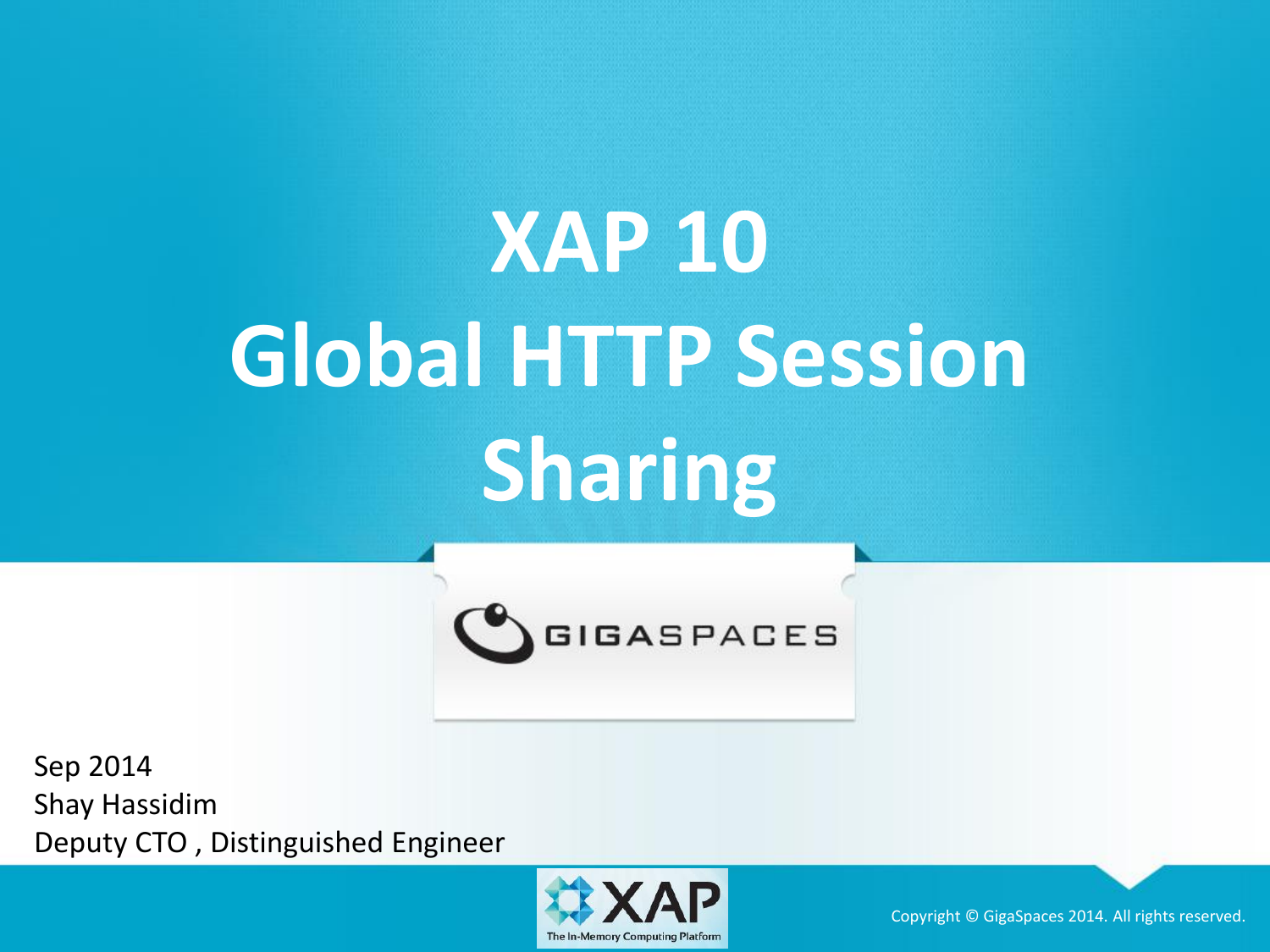### **Agenda**

- **Web Application Challenges**
- **Introduce XAP Global HTTP Session Sharing**
- **Application Session Sharing models**
	- Single-Application Session Sharing
	- Multiple-Applications Session Sharing
- **Session Sharing across different JEE Containers**
- **Session Sharing across different Data-Centers**
- **Configuration**
- **Demo**

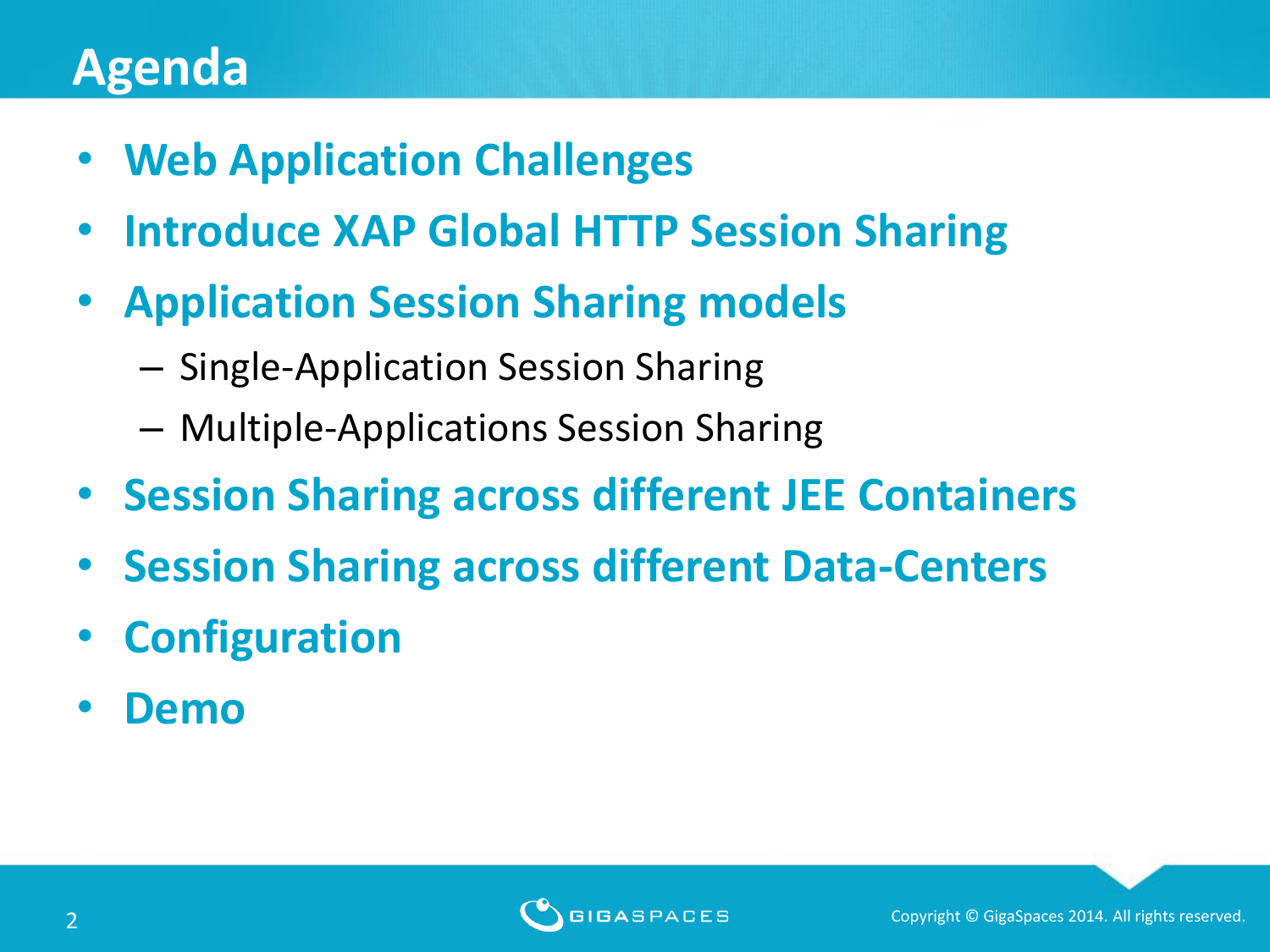• **Scale the web app across multiple servers**

– Handle **large web** app maintenance

- **Sharing user sessions between web applications transparently**
- **Sharing user session across multiple data centers**
- **High Web Server Memory Footprint**

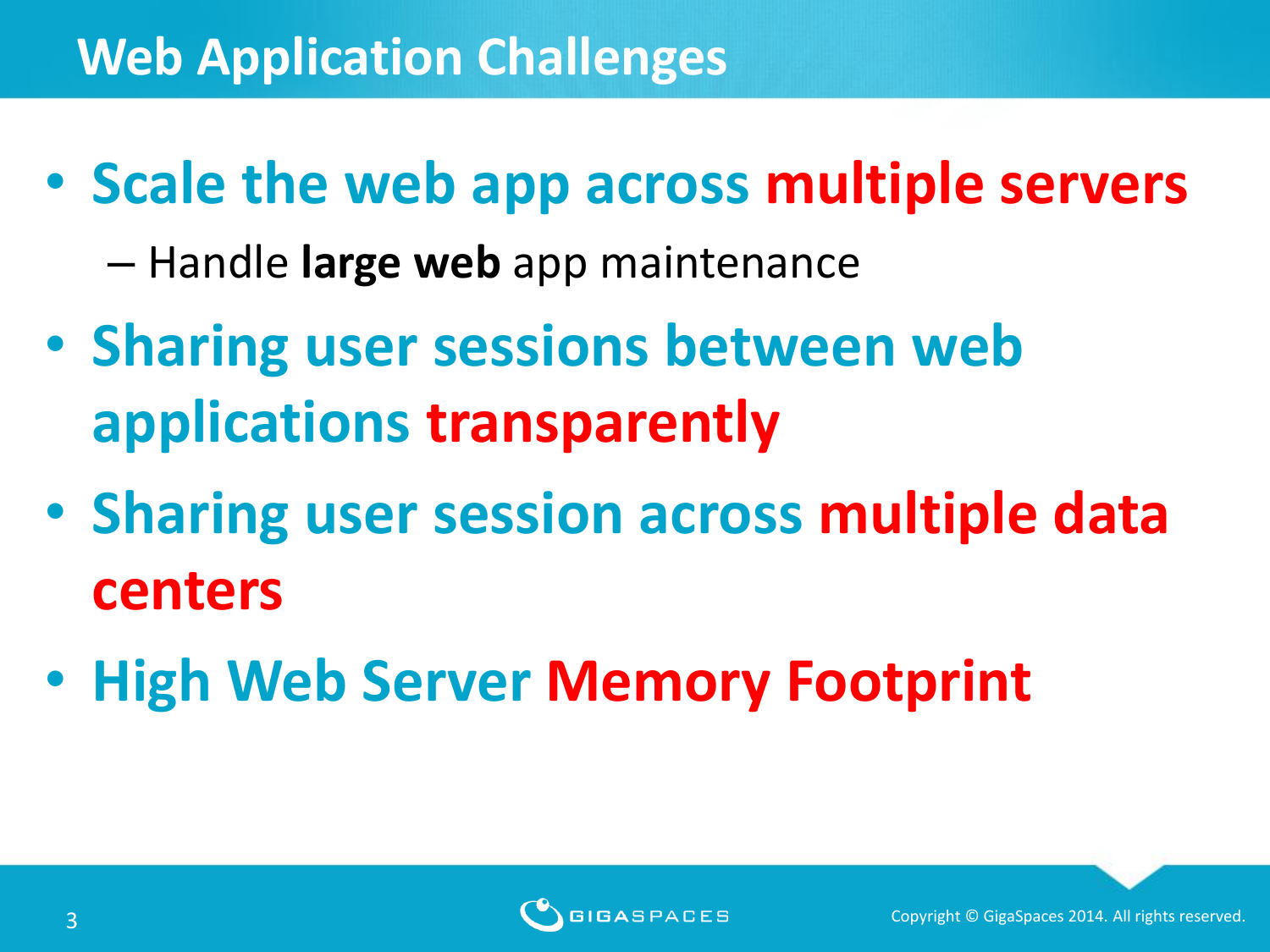### **Meet XAP Global HTTP Session Sharing**

- **Caches HTTP Session data within In-Memory Data-Grid**
- **Share HTTP Session across different web apps transparently**
- **Share HTTP session across different JEE Containers**
- **Share HTTP across different data centers**

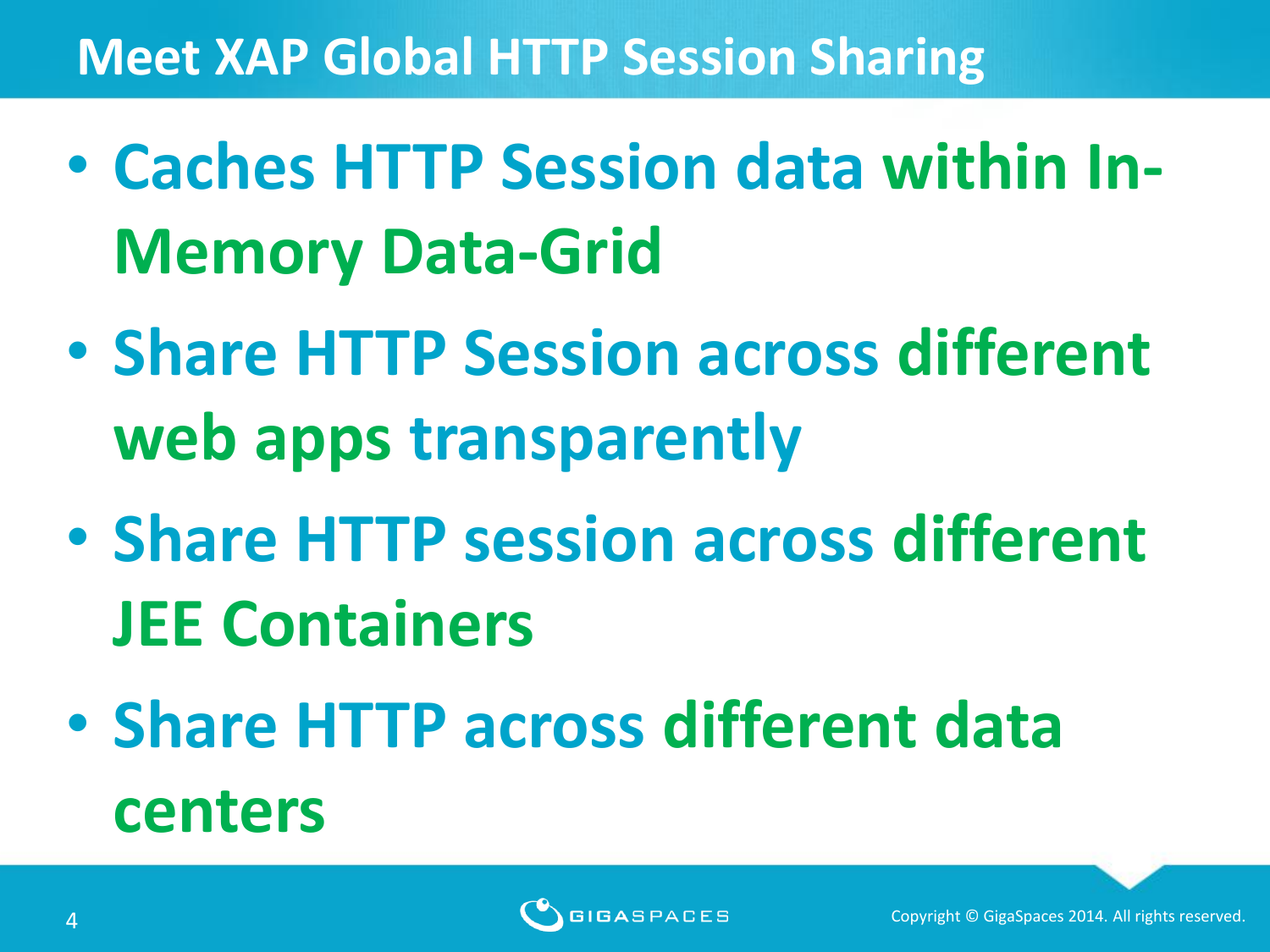#### **And there's More…**

- **Transparent Web application Session Failover**
- **Any session data type attribute support**
- **Sticky session and Non-sticky session support**
- **Atomic HTTP request session access support**
- **Total session visibility**
- **Role based SSO Support**
- **Session Compression**
- **Simple setup**

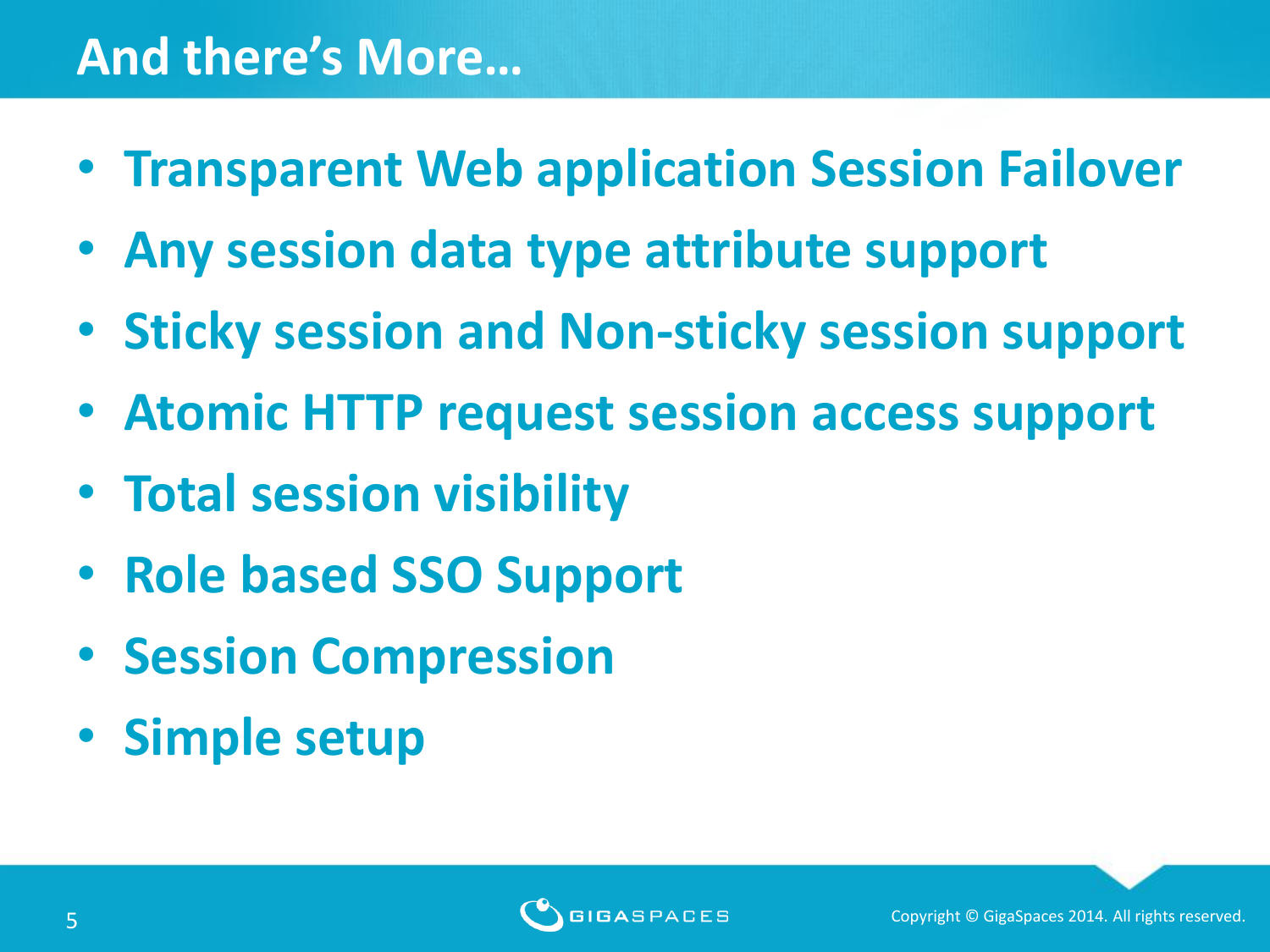#### **Single Application Session Sharing**





Copyright © GigaSpaces 2014. All rights reserved.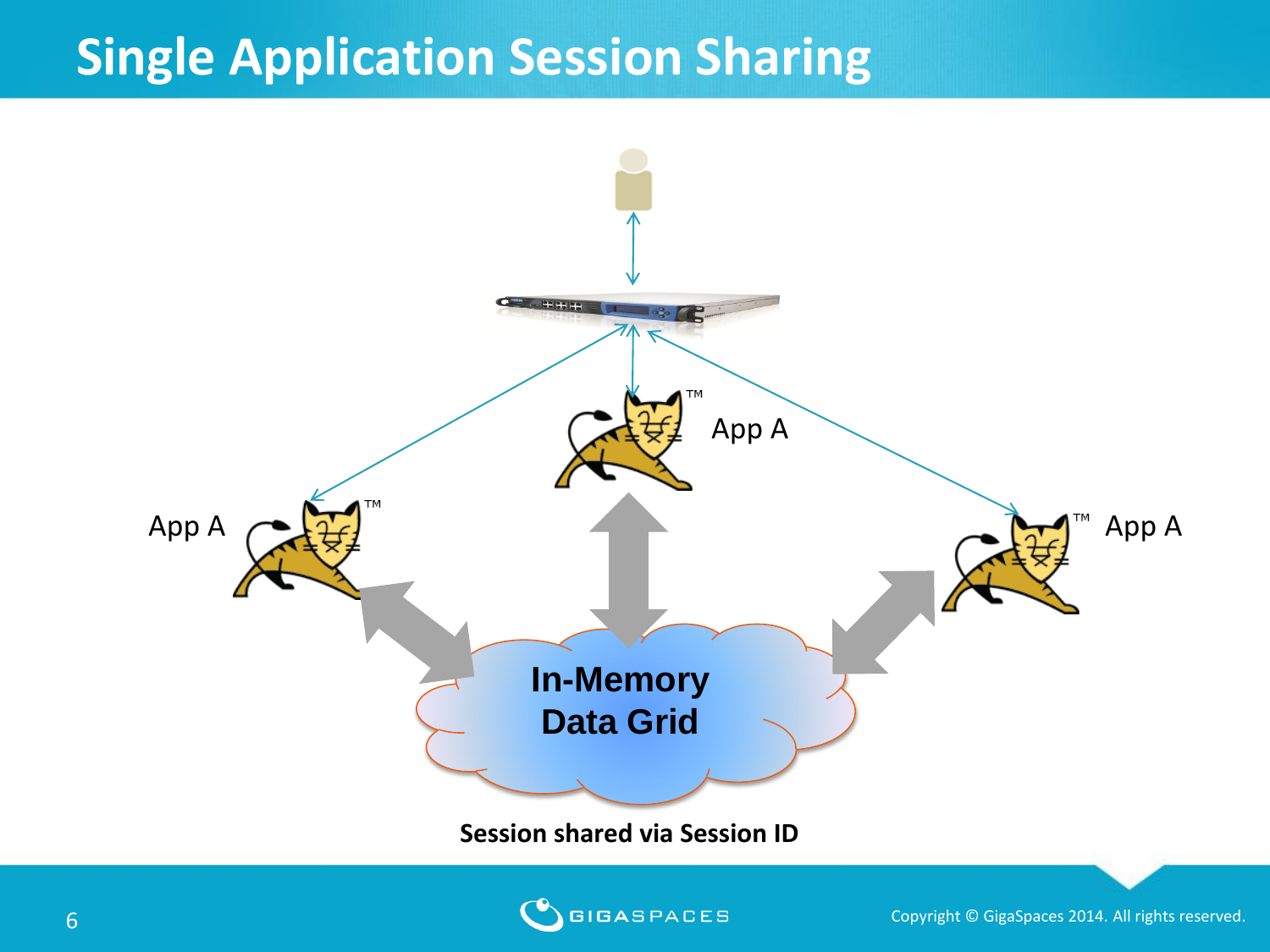#### **Multi-Applications Session Sharing**



#### **Session shared via user login principle Timestamp check ensure recent session passed between apps Session attributed merge**



**Copyright © GigaSpaces 2014.** All rights reserved.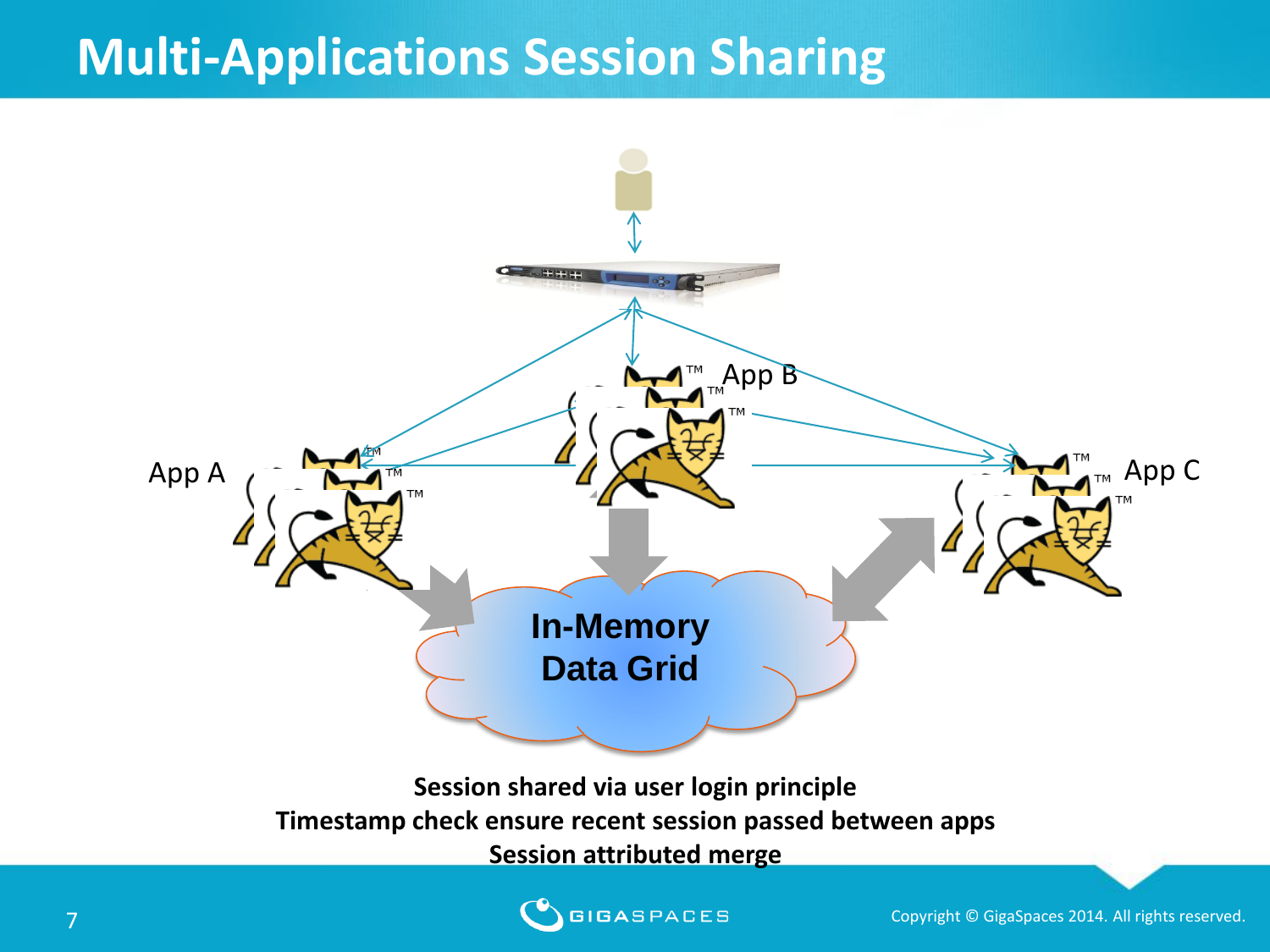#### **Session Replication across different JEE Containers**





8 Copyright © GigaSpaces 2014. All rights reserved. Sometimes and Copyright © GigaSpaces 2014. All rights reserved.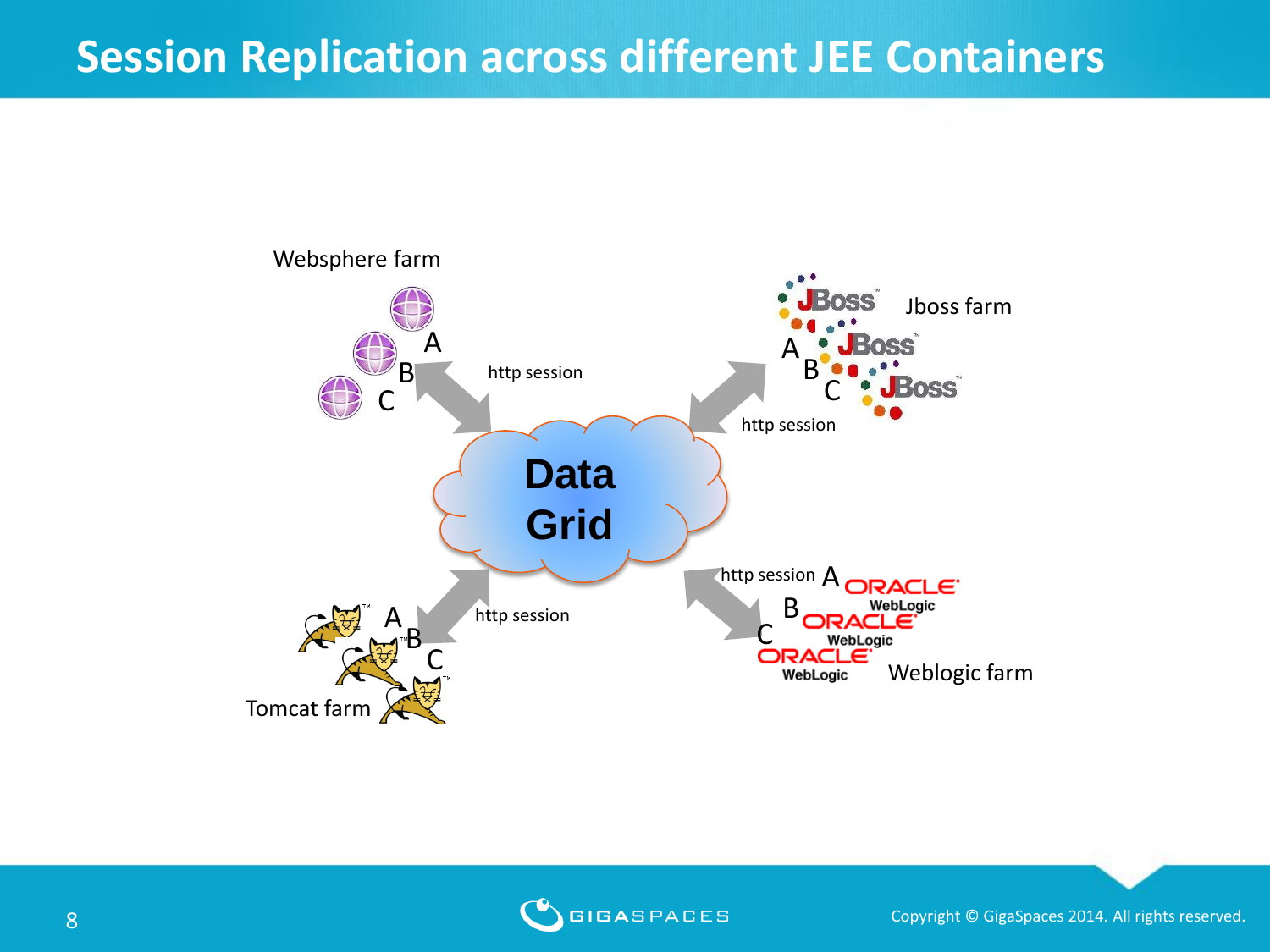#### **Session Replication across different Data-Centers**



**COPYRIGASPACES** Copyright © GigaSpaces 2014. All rights reserved.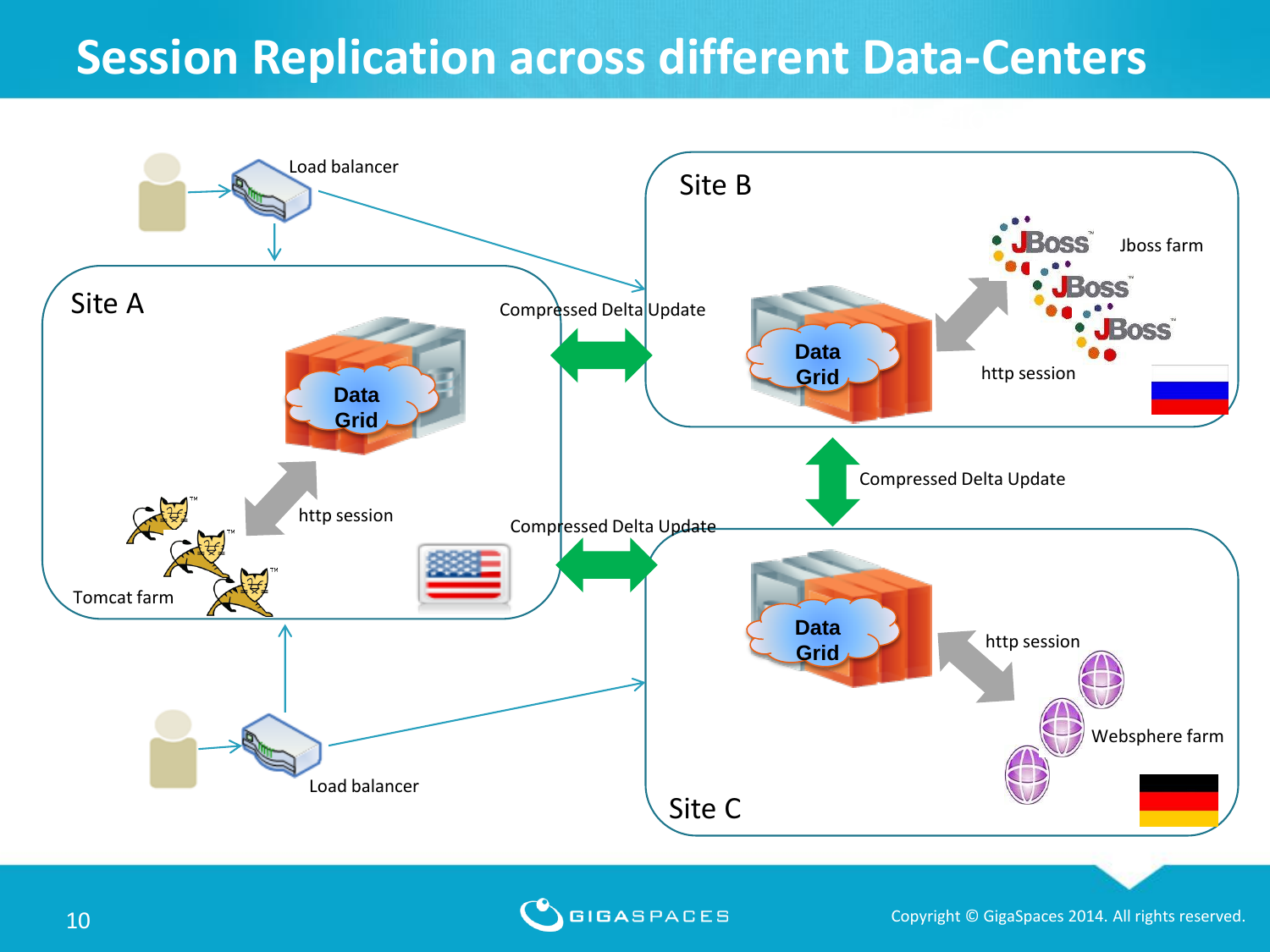#### **HTTP Session Management – A closer look**





**COPYRIGASPACES** Copyright © GigaSpaces 2014. All rights reserved.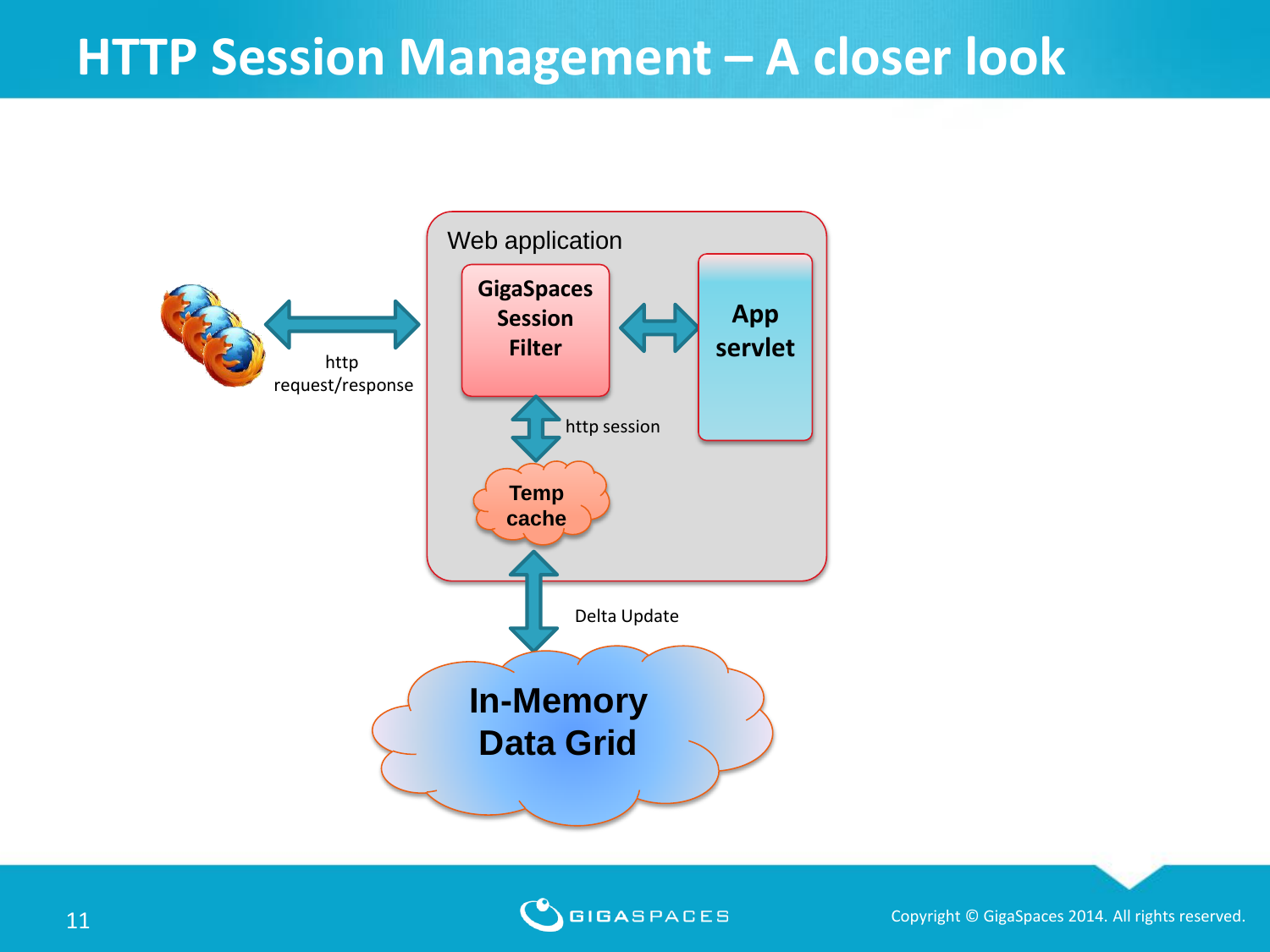*....*

Add to the following to your web.xml

#### *<web-app>*

*<filter>*

 *<filter-name>GigaSpacesHttpSessionFilter</filter-name> <filter-*

*class>com.gigaspaces.httpsession.web.GigaSpacesHttpSessionFilter</filter-class> </filter>*

 *<filter-mapping> <filter-name>GigaSpacesHttpSessionFilter</filter-name> <url-pattern>/\*</url-pattern> </filter-mapping> </web-app>*

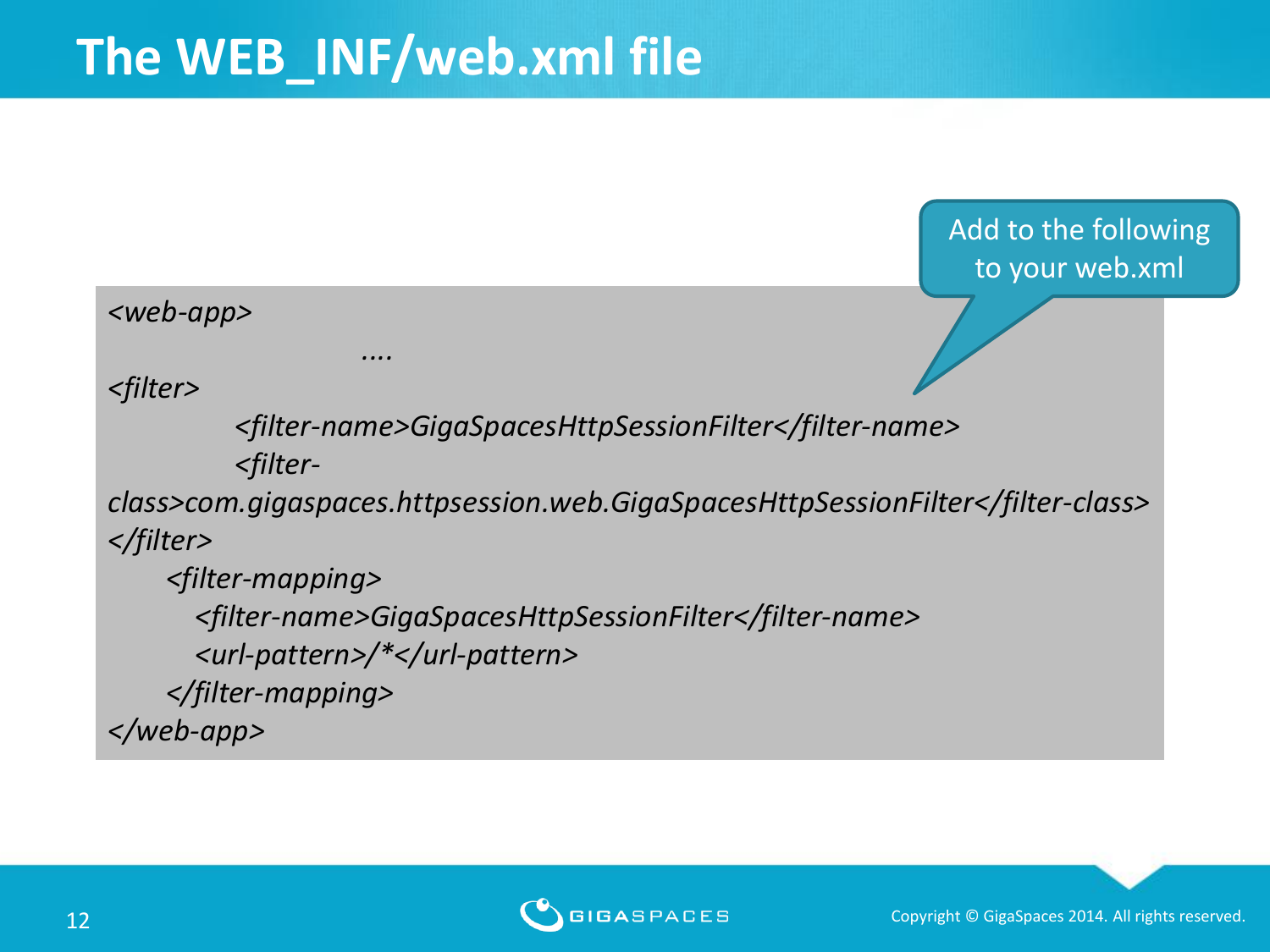#### **Demo**

- **Single-Application Session Sharing**
- **Multiple-Applications Session Sharing**

#### **Available at:**

• **[http://docs.gigaspaces.com/xap100/global](http://docs.gigaspaces.com/xap100/global-http-session-sharing-configuration.html)[http-session-sharing](http://docs.gigaspaces.com/xap100/global-http-session-sharing-configuration.html)[configuration.html#example](http://docs.gigaspaces.com/xap100/global-http-session-sharing-configuration.html)**

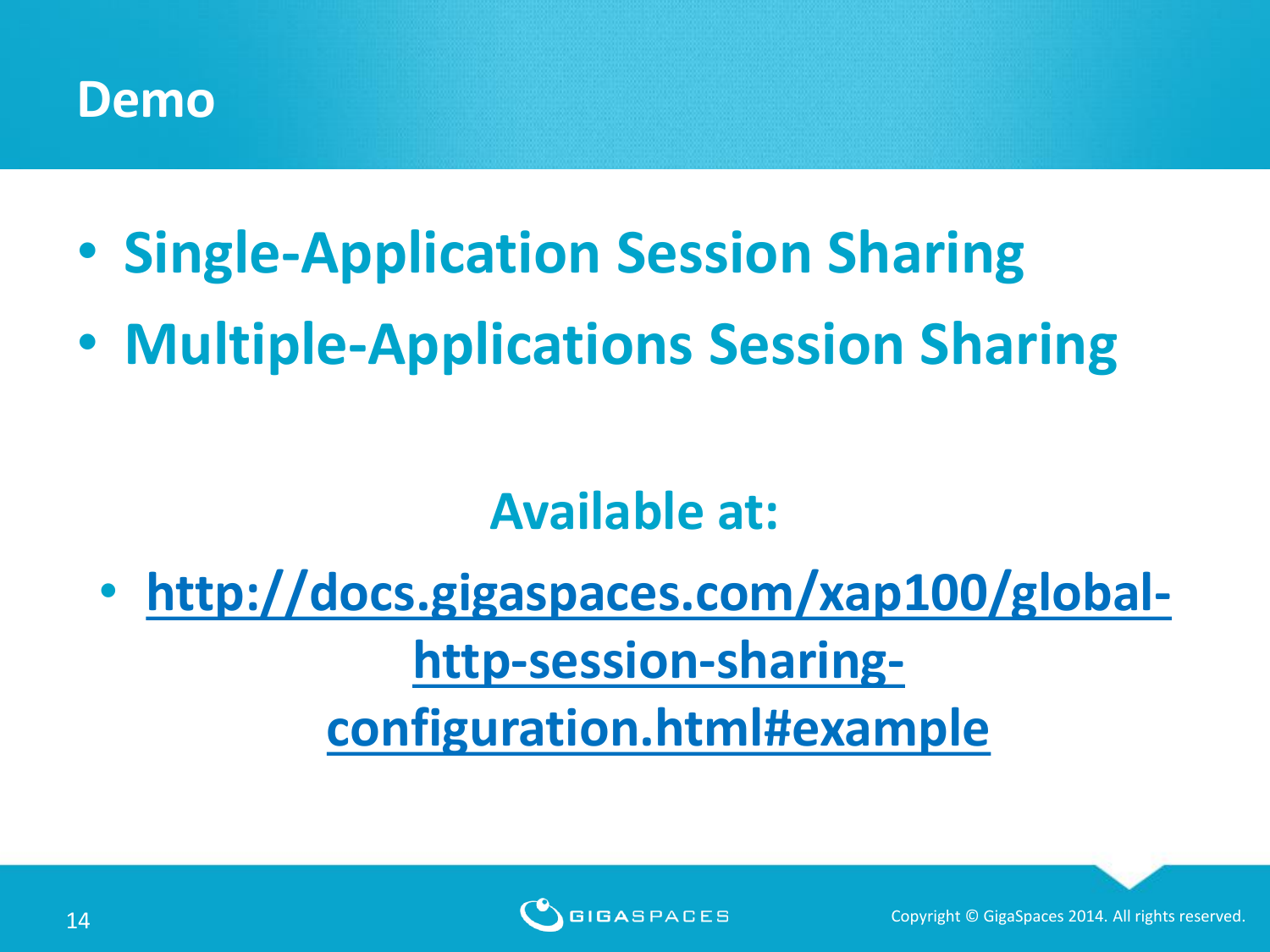#### **XAP HTTP Session Sharing - Demo 1**

- **This demo simulates adding a new web server to scaling the web app or a node failure where requests are routed into another web app node with no User HTTP Session data loss.**
- **With this demo we will deploy a single web application into Tomcat 7.** 
	- The same demo can use JBoss , WebShpere or any other JEE container.
- **We will update the session , terminate Tomcat and restart it and see how the HTTP session data is fully recovers.**
- **The demo app can be downloaded from the Global Session Sharing page.**

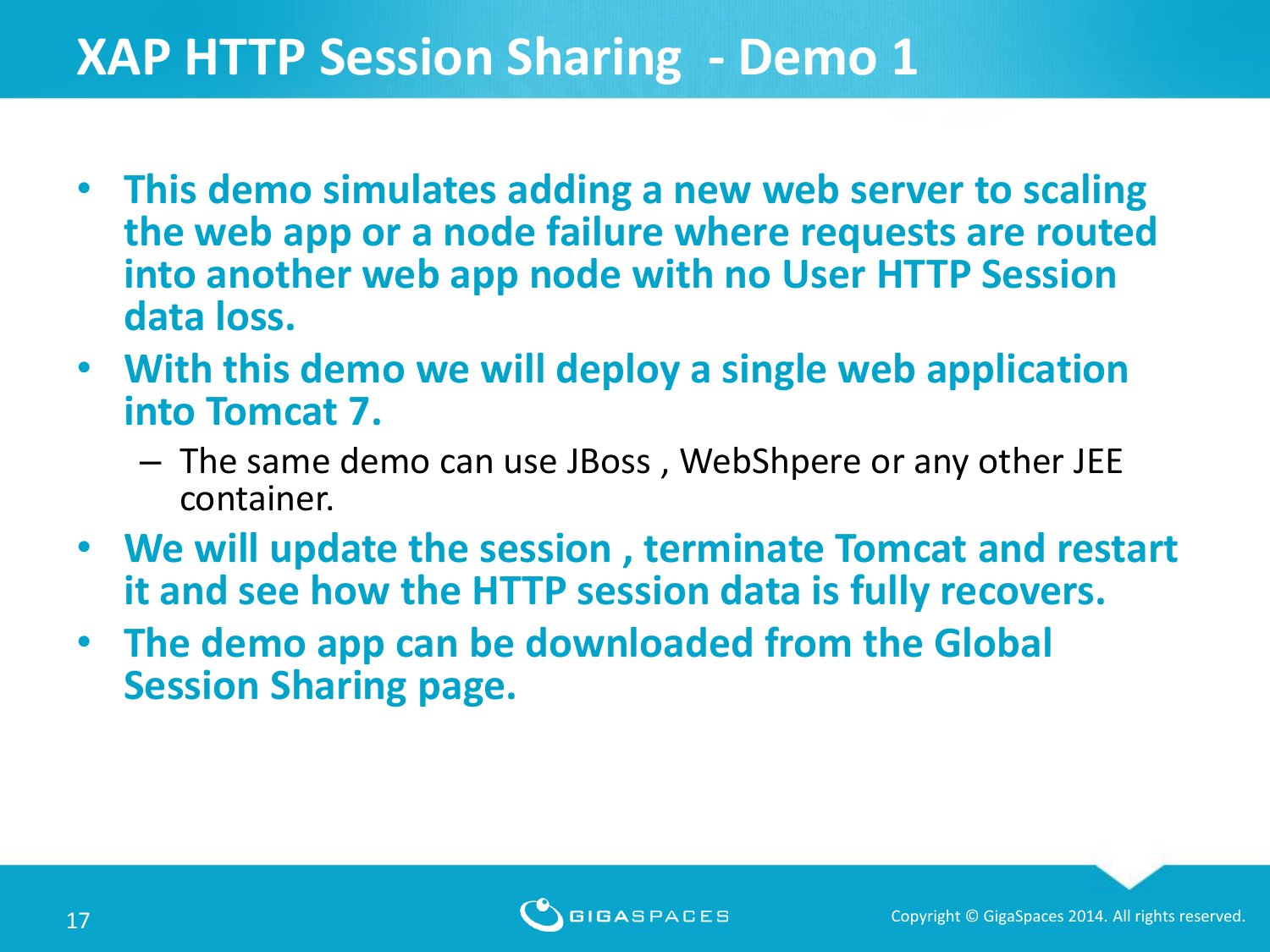#### **XAP HTTP Session Sharing - Demo 2**

- **With this demo we will have multiple different web applications sharing the same HTTP Session.**
- **We will deploy one app into Tomcat 7 and another app into JBoss 7.**
- **We will update the session with the Tomcat app and see how it is shared with the JBoss app.**
- **We will terminate Tomcat and JBoss and restart these and see how the session fully recovers with both apps.**

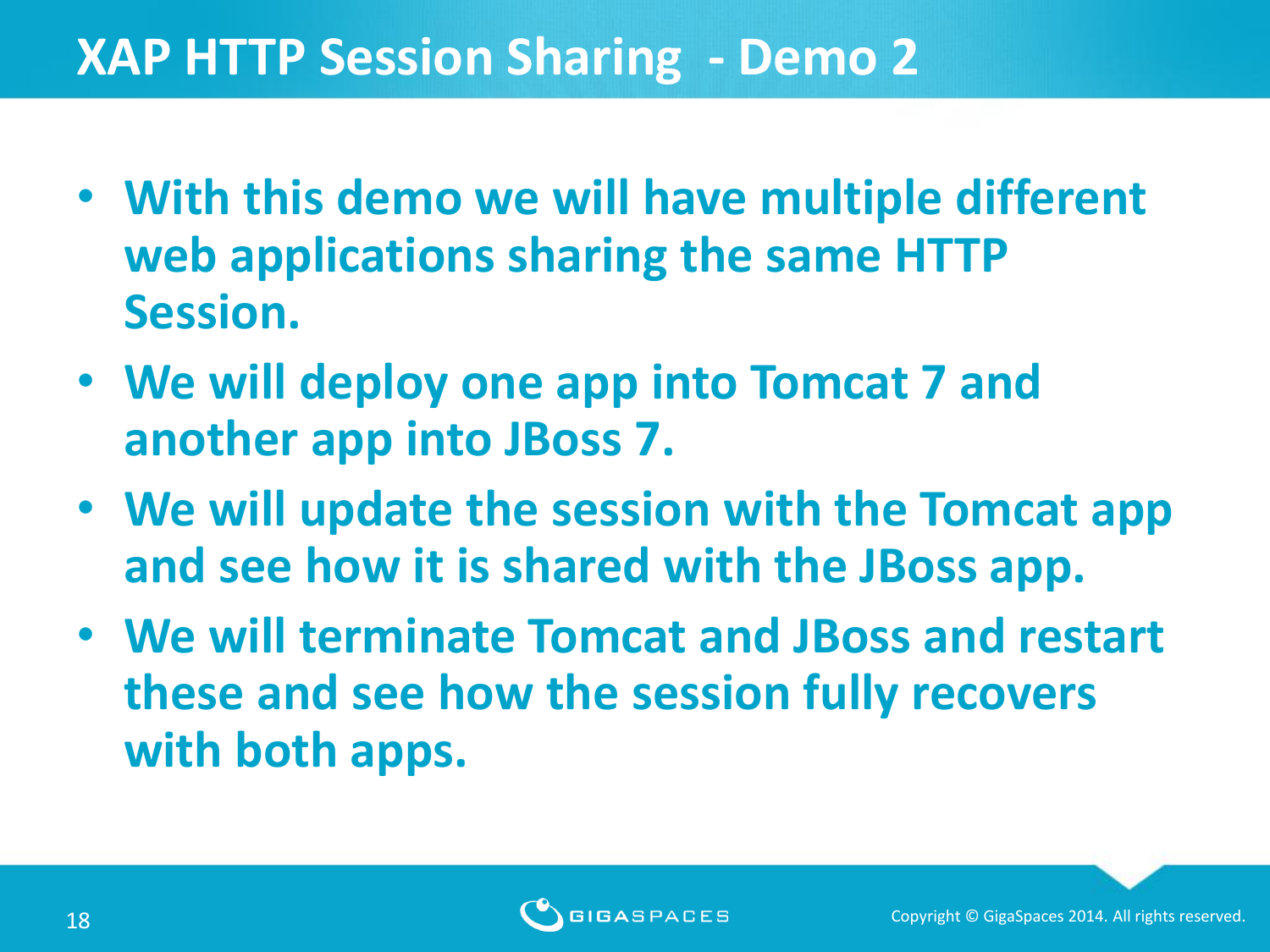## **Summary - Global HTTP Session Sharing**

- 
- 

**external JVMs**

**availability.**

- 
- 
- **using share nothing in memory architecture.** • **No code change – 5 minutes configuration and you're good to go.**

• **Scale to unlimited number of sessions and concurrent users** 

• **Improve user experience caching session information on** 

• **Ensure business continuity & scalability by session high** 

- **Cross containers session sharing - share sessions between any Java Web / App server. Allows smooth rolling upgrade.**
- **Atomic HTTP Request - Support concurrent session access**
- **Delta Updates – Replicate only session changes**
- **Non-Serializable Attributes Support – automatic**